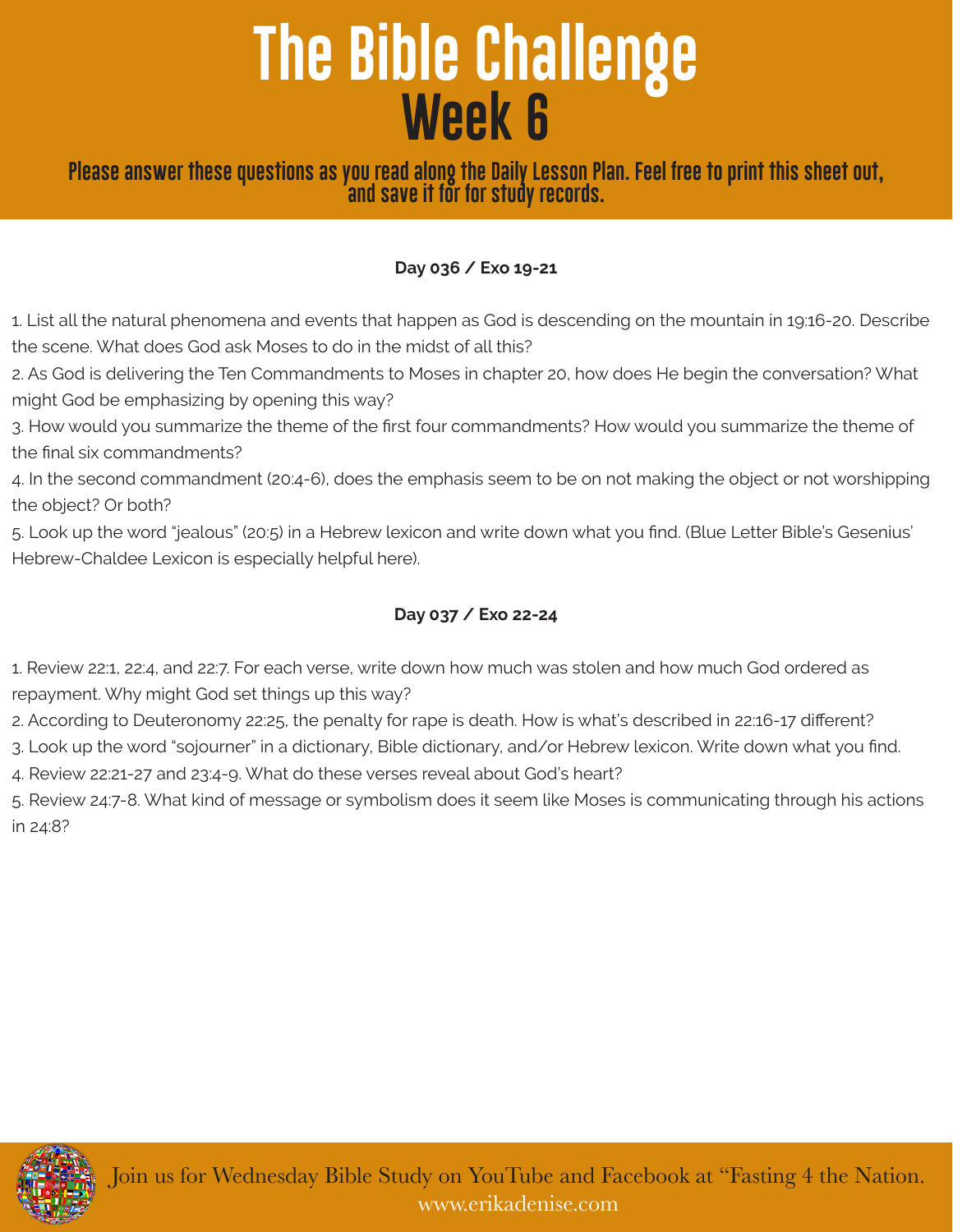# **The Bible Challenge Week 6**

**Please answer these questions as you read along the Daily Lesson Plan. Feel free to print this sheet out, and save it for for study records.**

### **Day 038 / Exo 25-27**

1. Use a study Bible or search engine to find the length of a cubit. Based on the measurements listed in 25:10, determine the height, width, and depth of the Ark of the Covenant. To help visualize its size, think of a common object that has roughly the same dimensions and write it down.

2. One gold cherub is carved on each end of the Mercy Seat (25:18-19). Cherubim are unique heavenly creatures that are described in great detail in Ezekiel 1 and 10. Read Ezekiel 1:5-18 and write down a brief summary of the description he gives.

3. Look up the word "meet" (25:22) in a Hebrew lexicon. What are some other common uses for this word? Based on the other meanings, what picture does that give us of the beauty of this Mercy Seat?

4. Throughout today's reading, God orders them to make things "of one piece" or "a single whole". Why might this be important symbolically and/or practically?

#### **Day 039 / Exo 28-29**

1. According to 28:3, who equips the skilled with their skills? How?

2. Look up the word "holy" in a dictionary or Bible dictionary and write down the definition. If there are any words in the definition that you can't define, look those up too.

3. Look up "Urim" and "Thummim" (28:30) in a Hebrew lexicon and summarize what you find.

4. Look up the word "consecrate" in a dictionary or Bible dictionary and write down the definition. If there are any words in the definition that you can't define, look those up too.

5. Review 29:19-20. Can you think of any symbolic and/or practical reasons why the tip of the ear, finger, and toe are the chosen spots for marking the priests with blood?

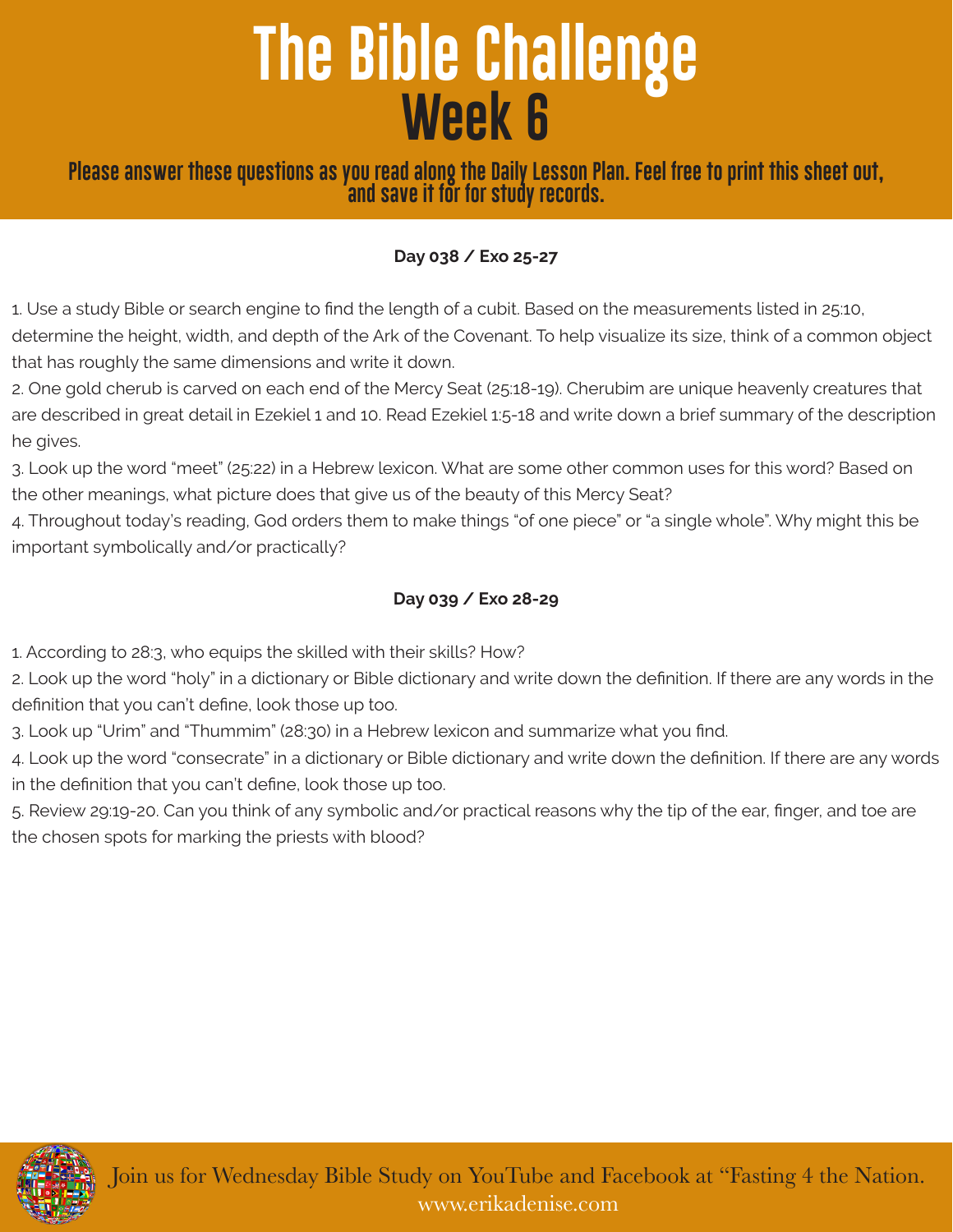# **The Bible Challenge Week 6**

**Please answer these questions as you read along the Daily Lesson Plan. Feel free to print this sheet out, and save it for for study records.**

#### **Day 040 / Exo 30-32**

1. Do a web search to see how much a Biblical half shekel is worth in today's money. This one-time census tax serves as a ransom for their lives (30:12, 16). What does this fixed-rate tax reveal about God's heart for His people? 2. Bezalel is called to craft things for God's dwelling place. Review Exodus 20:4-6. Why isn't Bezalel's work sinful? 3. How do the people view God's timeline in meeting with Moses (32:1)? How does God view the timeline (32:7-8)? What can we learn from this?

4. Review 32:1-6. Going verse by verse, trace the root of their sin to its full blown manifestation in idolatry. What lie(s) are they believing about God that lead to their eventual idolatry?

5. In 32:7-35, God sees the people worshipping a golden calf and wants to destroy them all. Moses begs Him to relent. Moments later, Moses sees it with his own eyes, rages with fury, and punishes them all. Later, God punishes the guilty specifically. What does this juxtaposition between God's response and Moses' response reveal to us about God?

## **Day 041 / Exo 33-35**

1. What's the name of the structure and location where Moses meets with God to talk (33:7)? Summarize how this structure and location is different from the tabernacle God recently instructed them to build for Him (25:8-9 specifically, plus all of chapters 25-30 in general)?

2. Look up the word "face" (33:11) in a Hebrew lexicon. What other definitions are offered here that help build out our understanding of what this means?

3. In 33:16, what does Moses list as the thing that makes this people unique?

4. Exodus 34:6-7 is the passage quoted most frequently elsewhere in Scripture. It is God's description of Himself. Write down each adjective or description in the order they appear in the text. Do any of these traits seem undesirable or unrighteous to you? If so, is there any explanation for how that could still fit with God's character? Use a study Bible if you need help.

5. The Israelites are former slaves living in the desert. Where did they get the things described in 35:4-19 that were used to build the tabernacle?



Join us for Wednesday Bible Study on YouTube and Facebook at "Fasting 4 the Nation. www.erikadenise.com